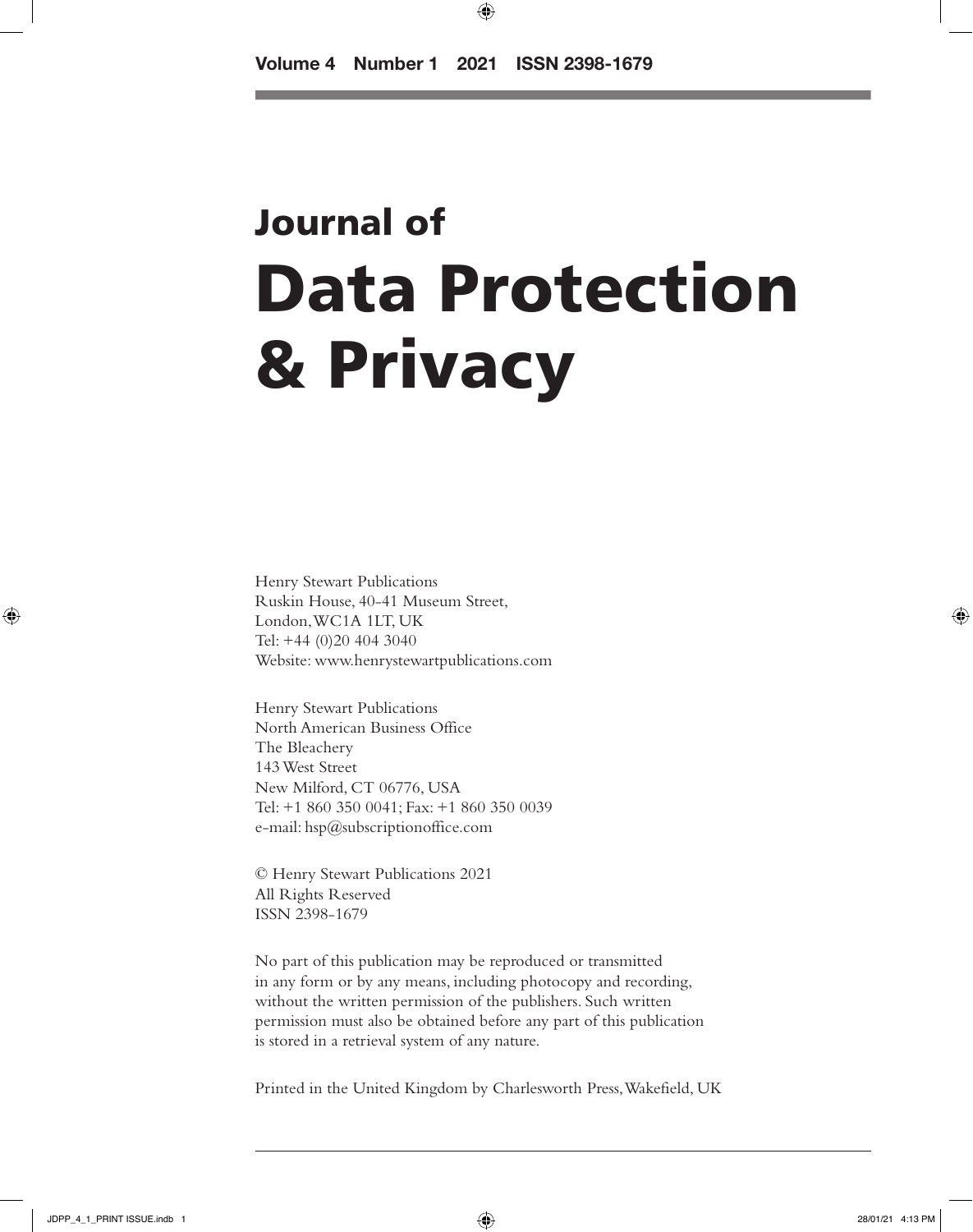### **Contents**

| <b>Editorial</b><br>Twenty twenty: The year we would all like to forget<br>Ardi Kolah, Founding Editor-in-Chief, Journal of Data Protection & Privacy                                                                   | 5   |
|-------------------------------------------------------------------------------------------------------------------------------------------------------------------------------------------------------------------------|-----|
| <b>Papers</b><br>The California Privacy Rights Act of 2020: A broad and complex data processing regulation<br>that applies to businesses worldwide                                                                      | 7   |
| Lothar Determann and Jonathan Tam, Baker McKenzie<br>The end of the transition period: Implications for UK data protection after Brexit<br>Oliver Butler, Bonavero Institute of Human Rights                            | 22  |
| Implementation of the ECOWAS Supplementary Act on Personal Data Protection:<br>Lessons from the EU GDPR<br>Dennis Agelebe, Faculty of Law of the University of Cologne                                                  | 34  |
| Data protection and space: What challenges will the General Data Protection Regulation<br>face when dealing with space based data?<br>Shakila Bu-Pasha, University of Helsinki and Heidi Kuusniemi, University of Vaasa | 52  |
| Personal information protection in Japan<br>Christopher P Wells and Narumi Ito, Morgan Lewis                                                                                                                            | 59  |
| Data protection laws — one of the most important sources of competitive advantage in<br>the context of international trade<br>Yihan Dai, East China University of Political Science and Law                             | 72  |
| A year of change: An analysis of how COVID-19 has impacted the data privacy<br>profession in 2020<br>Sabrina Palme, Palqee Technologies                                                                                 | 81  |
| ICO fines Ticketmaster UK Limited $\&$ 1.25m for failing to protect customers' payment details<br>Joanne Bennett, Commercial Lawyer and Data Protection Consultant                                                      | 93  |
| <b>Book reviews</b><br>'EU Personal Data Protection in Policy and Practice'<br>Reviewed by Dr Jacob Kornbeck                                                                                                            | 100 |
| Data protection: A practical guide to UK law<br>Reviewed by Ardi Kolah                                                                                                                                                  | 104 |

 $\bigoplus$ 

*© Henry Stewart Publications, 2021, Journal of Data Protection & Privacy. The information in this journal is believed to be correct, but*  should not be treated as a substitute for detailed advice in individual situations. It is published without responsibility on the part of *Henry Stewart Publications, whether arising out of any negligence, misrepresentation or otherwise for loss occasioned to any person or organisation acting or refraining from acting as a result of any information contained herein.*

 $\bigoplus$ 

 $\bigoplus$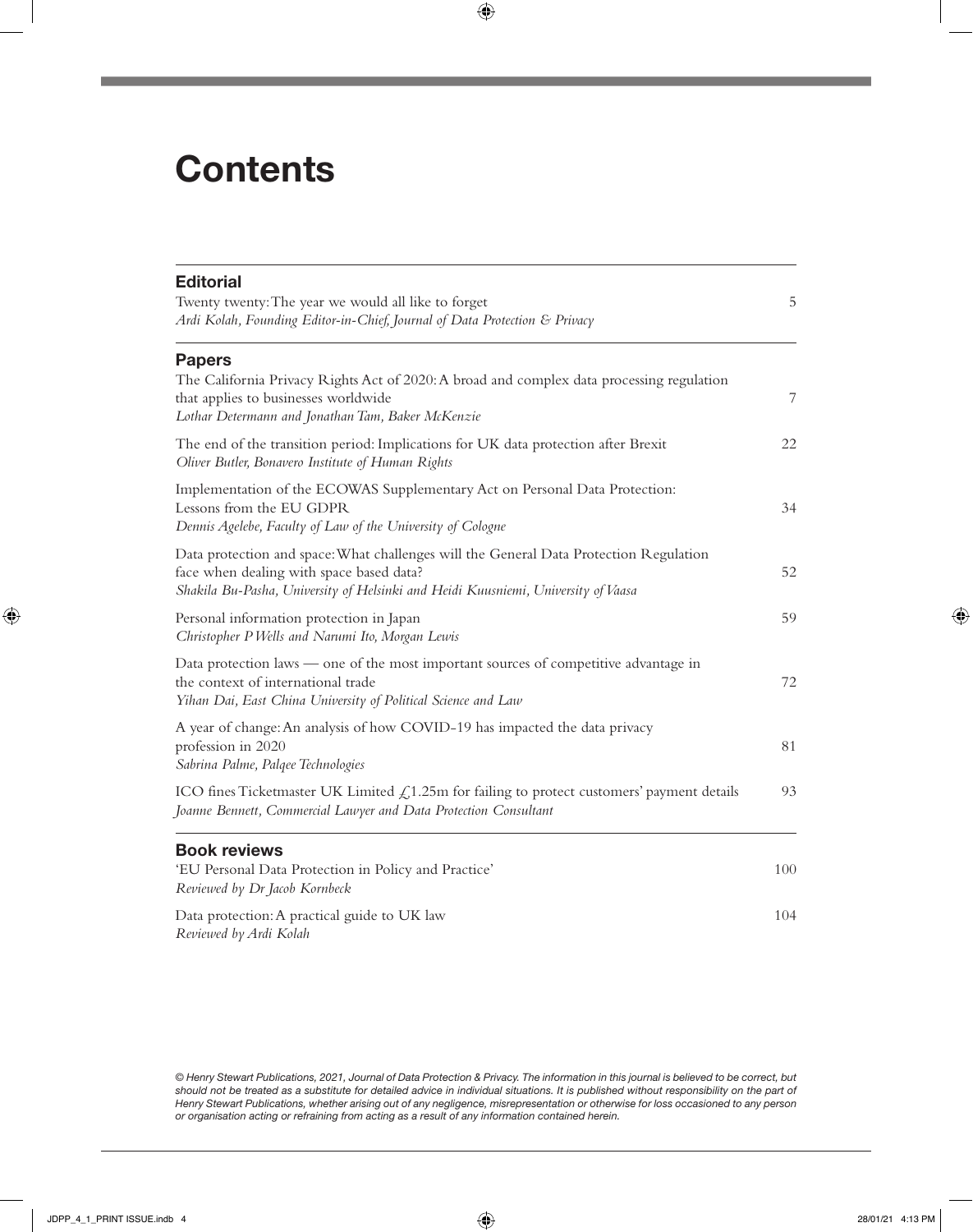### Papers

## The California Privacy Rights Act of 2020: A broad and complex data processing regulation that applies to businesses worldwide

 $\bigoplus$ 

Received: 8th December, 2020



Lothar Determann

Partner, Baker McKenzie, USA

Lothar Determann teaches computer, internet, data privacy and commercial law at Freie Universität Berlin, the University of California, Berkeley, School of Law, and Hastings College of the Law, and he practices law as a partner at Baker McKenzie, where he has been counselling companies since 1998 on privacy law compliance and taking products and business models international. He has authored numerous articles, treatise contributions and books, including *Determann's Field Guide to Data Privacy Law* and *California Privacy Law: Practical Guide and Commentary*.

2 Embarcadero Center, Suite 1100, San Francisco, CA 94111, USA Tel: +1 (650) 856-5533; E-mail: [Lothar.Determann@bakermckenzie.com](mailto:Lothar.Determann@bakermckenzie.com)



⊕

#### Jonathan Tam

Senior Associate, Baker McKenzie, USA

Jonathan Tam is a senior associate at Baker McKenzie focusing on global privacy, technology transactions and cybersecurity. He started in Baker McKenzie's Toronto office in 2012 and transferred to the firm's San Francisco office in 2018. He is a co-chair of the IAPP's Silicon Valley KnowledgeNet chapter and a member of the Executive Committee of the San Francisco Bar Association's Privacy and Cybersecurity Section.

2 Embarcadero Center, Suite 1100, San Francisco, CA 94111, USA Tel: +1 (415) 984-3883; E-mail: [Jonathan.Tam@bakermckenzie.com](mailto:Jonathan.Tam@bakermckenzie.com)

Abstract The California Privacy Rights Act of 2020 (CPRA) introduces sweeping changes to the California Consumer Privacy Act of 2018 (CCPA), most of which will become operative as of 1st January, 2023, with a 'look back' to 1st January, 2022. Key revisions include a new definition of 'sensitive personal information' and detailed obligations regarding the processing of sensitive personal information for non-essential purposes; a new and counterintuitive definition of 'sharing' personal information and related restrictions aimed at the digital advertising industry; new data subject rights to correct inaccurate information and opt out of the use of automated decision-making technology; new requirements to include data protection and processing terms in contracts with data recipients and vendors; new requirements regarding what privacy notices must include and how they must be furnished to data subjects; and the establishment of a new privacy authority, the California Privacy Protection Agency. Although some requirements are similar to those in other jurisdictions, some are unique in their scope and even more onerous and detailed than those of the European Union General Data Protection Regulation. For example, CCPA also applies to 'household data' and will require companies to include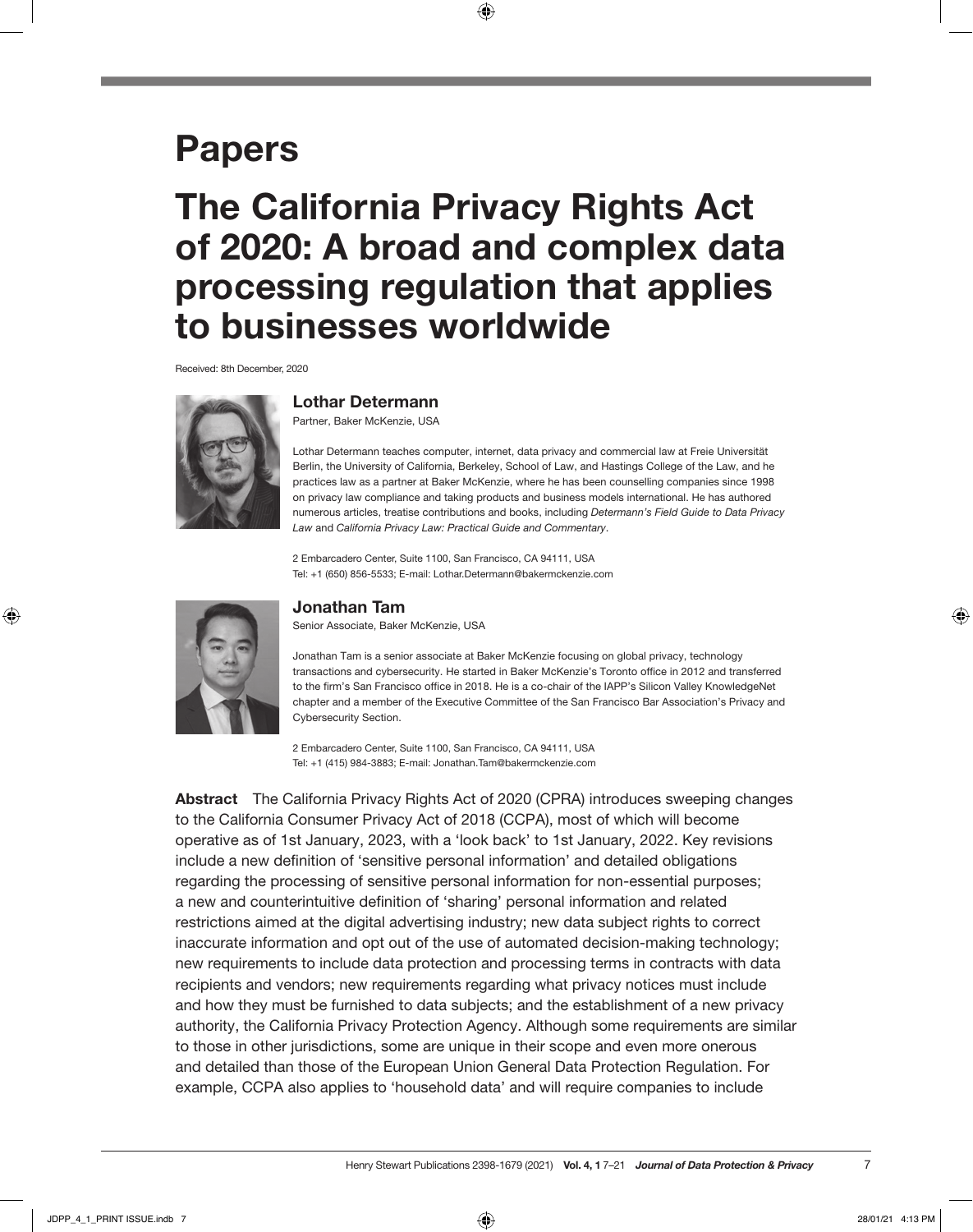California-specific language in their vendor contracts and privacy notices. This paper summarises some of the key revisions that CPRA makes to CCPA and offers practical recommendations on how companies subject to the law must comply. Companies that do business in California must comply not only with the revised CCPA but also detailed laws specific to particular sectors, industries, harms and activities.

⊕

KEYWORDS: California Consumer Privacy Act (CCPA), California Privacy Rights Act (CPRA), California Privacy Protection Agency (CPPA), cross-context behavioural advertising, right to know, right to access, right to deletion, right to correct inaccurate personal information, right to opt out of selling, right to opt out of sharing, right to restrict use and disclosure of sensitive personal information, right to opt out of automated decision-making technology, right to no retaliation

#### INTRODUCTION

At the general US election on 3rd November, 2020, Californians voted in favour of a proposition to enact the California Privacy Rights Act of 2020 (CPRA), which amends and reenacts the California Consumer Privacy Act of 2018 (CCPA), and establishes a new privacy authority, the California Privacy Protection Agency. CCPA and CPRA share similar origins: the privacy campaigners who proposed the 2018 ballot initiative that inspired CCPA were part of the same group who launched the 2020 ballot initiative that led to the enactment of CPRA.<sup>1</sup> Prior to CCPA, the United States had only enacted industry-, harm- or activity-specific privacy laws at the federal and state level. These laws were generally intended to be balanced and narrowly crafted to avoid adverse impacts on innovation, business and the freedom of information,<sup>2</sup> and apply to a broad range of situations and sectors, such as healthcare, financial services, children's data, website privacy policies, data security breaches, fitness trackers, automated license plate readers and supermarket club cards.3

CCPA and CPRA add omnibus regulations regarding the processing of personal information that are more comprehensive and rigid than even the European Union General Data Protection Regulation (GDPR) in various ways,4 without repealing or preempting any of the now superfluous, duplicative or conflicting

specific privacy laws in California. Thus, businesses in California face the worst of both worlds: onerous omnibus data processing regulations layered over a plethora of specific privacy laws.

Most CPRA provisions become operative on 1st January, 2023, although some 'look back' to 1st January, 2022, as the beginning of the period during which they apply. For example, as of 1st January, 2023, businesses must disclose certain information about what they were doing with California residents' personal information since 1st January, 2022. But, some provisions arguably become operative sooner than 1st January, 2023. For instance, as of 16th December, 2020 (the date CPRA becomes effective), businesses arguably have to provide job applicants, employees and other workers with an expanded privacy notice that includes certain details not originally required under CCPA, including the categories of sensitive personal information it collects and how long it retains personal information. The California Privacy Protection Agency will be responsible for drafting and adopting regulations by 1st July, 2022, specifying how certain requirements under the revised CCPA apply.

Most large- and medium-sized companies that do business in California will be impacted. Compliance with the European Union GDPR or other jurisdictions' privacy or data protection laws is not sufficient to meet requirements under the revised CCPA, which are prescriptive and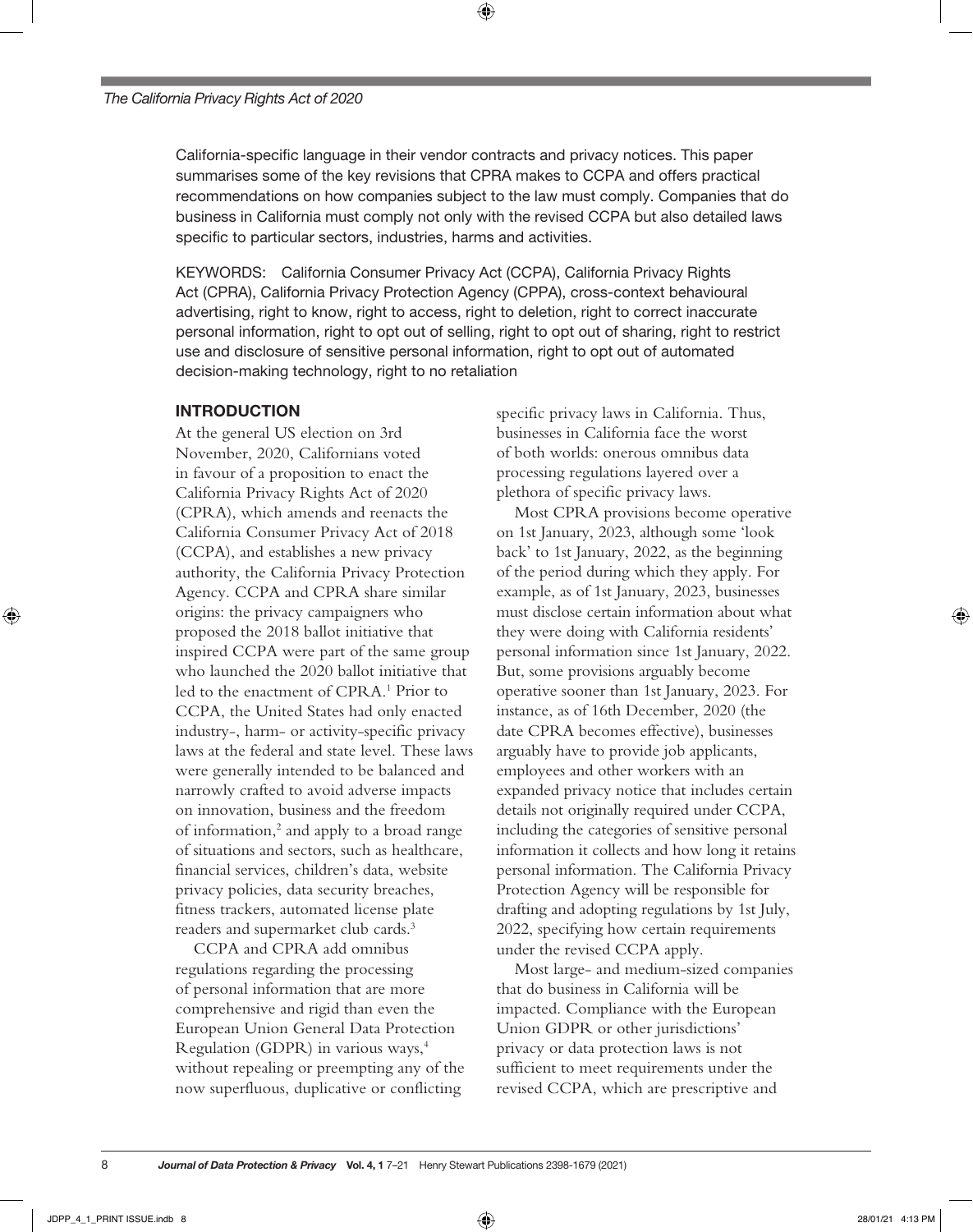require companies to use counterintuitive terminology on website links and in privacy notices. For example, the revised CCPA defines 'sharing personal information' to mean disclosing personal information for cross-context behavioural advertising purposes and imposes onerous technical requirements on businesses that share California residents' personal information with other parties. The term 'sharing personal information' by itself does not imply that the disclosures are limited to cross-context behavioural advertising situations, making it important for businesses to examine CPRA and consider taking compliance steps that specifically address California privacy laws, separate from the compliance measures they might use to address other privacy laws.

⊕

This paper summarises some of the key revisions that CPRA makes to Title 1.81.5 of the California Civil Code, which codifies CCPA. The paper refers to Title 1.81.5 as effective on 1st January, 2020, as CCPA, and the version as amended or reenacted by CPRA as 'the revised CCPA'. Part 1 outlines who and what personal information the revised CCPA protects. Part 2 summarises who must comply with the revised CCPA. Part 3 describes some of the key changes and additions that CPRA makes to CCPA, with some recommendations that entities subject to the law can take to comply. Part 4 explains what sanctions and remedies are available under the revised CCPA. Any entity that does business in California should take stock of their personal information processing activities and determine how the revised CCPA impacts their privacy compliance programme, while keeping in mind that CCPA is just one of dozens of privacy laws in the state.

#### PART 1: WHO AND WHAT DATA IS PROTECTED?

CPRA does not significantly change the broad range of applicability of CCPA. The

revised CCPA continues to protect the personal information of 'consumers', which the law defines to mean California residents.<sup>5</sup> and, in some cases, their 'households', which is now defined to mean 'a group, however identified, of consumers who cohabitate with one another at the same residential address and share use of common device(s) or service(s)'.<sup>6</sup> As the law defines 'consumer' to mean any 'natural person who is a California resident', the revised CCPA protects California residents not only in their role as consumers but also in their role as employees,7 business contacts, patients, tenants, students and when engaging in other activities. The term 'resident' includes every individual who is in California for other than a temporary or transitory purpose, and every individual who is domiciled in California who is outside the state for a temporary or transitory purpose, subject to a number of clarifications and specifications set forth in Section 17014 of Title 18 of the California Code of Regulations.

CPRA defines 'personal information' broadly to mean 'information that identifies, relates to, describes, is reasonably capable of being associated with, or could reasonably be linked, directly or indirectly, with a particular consumer or household'.8 Data can be protected even if it does not relate to a single individual (as 'households' are covered) and even if it does not contain a name. For example, annual water or energy consumption of a household, a particular employee's job description, an internet protocol (IP) address, web browsing history and 'purchasing tendencies' will be regulated as personal information if related to a particular California resident or household, even if no names are associated.

Excluded from the definition of 'personal information' are the following:

• 'Aggregate' information, which essentially means statistical information that relates to a group or category of California residents and which cannot be linked

9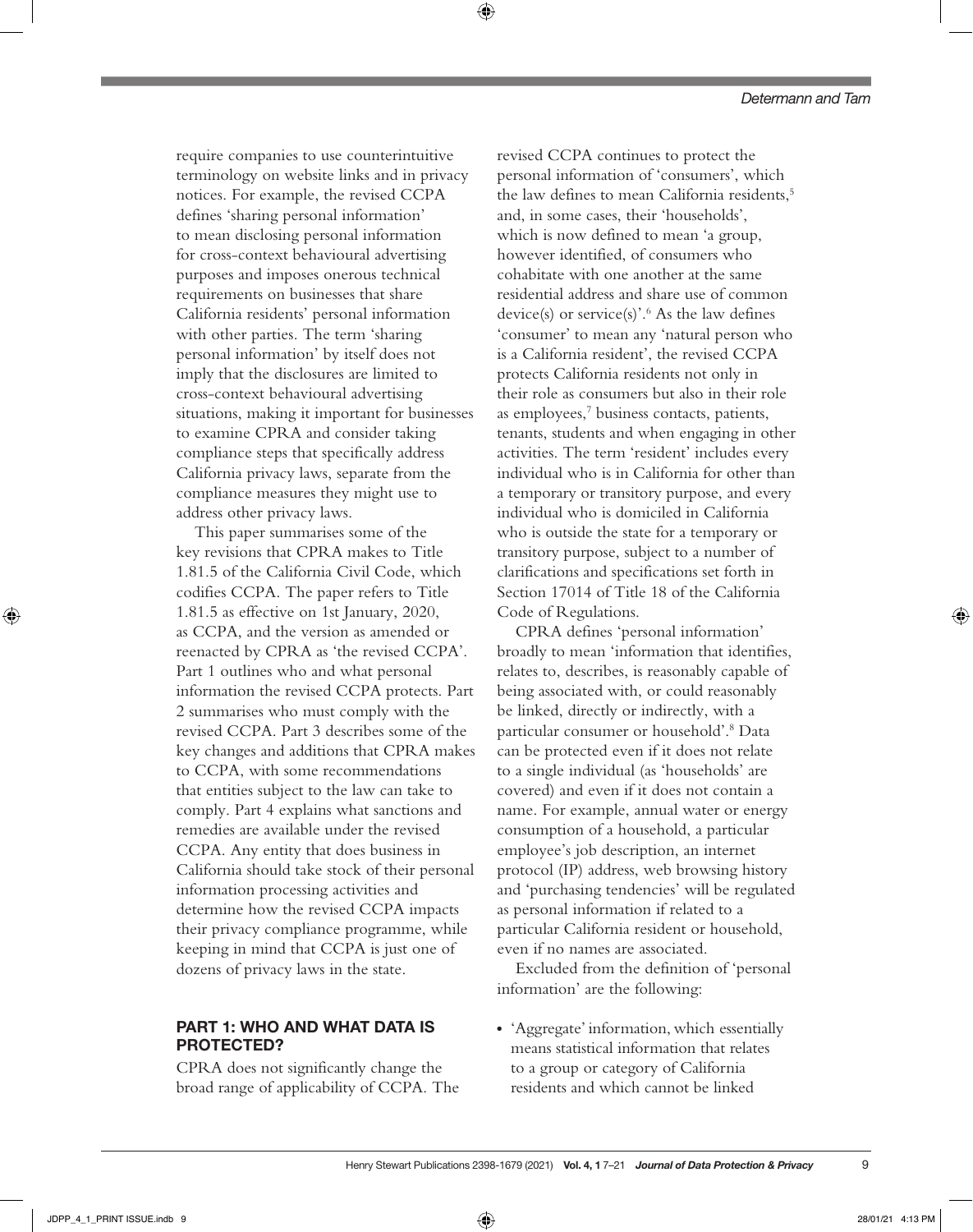to any particular California resident or household.9 An example might be '30% of survey respondents like strawberry ice cream'.

⊕

- 'Deidentified' information, which essentially means information that cannot be associated with a particular California resident and which is subject to certain technical and organisational safeguards. A business that possesses deidentified information must publicly commit to maintaining the information in deidentified form.<sup>10</sup> An example of deidentified information might be 'one of the 100 survey respondents answered that strawberry ice cream is unhealthy', if no one kept records of the individual survey responses that could be used to identify the particular respondent.
- 'Publicly available' information, a term that CPRA expanded to mean (1) information that is lawfully made available from federal, state or local government records; (2) information that a business has a reasonable basis to believe is lawfully made available to the general public by the California resident or from widely distributed media or by the California resident; or (3) information made available by a person to whom the California resident has disclosed the information if the California resident has not restricted the information to a specific audience. CPRA added categories (2) and (3) and removed a qualification to (1) that the information be used only for a purpose compatible with the purpose for which the government record was made available.
- Lawfully obtained, truthful information that is a matter of public concern. CPRA does not define the term 'public concern', but this may potentially encompass information about public figures and information that concerns the life, health or security of others.

One CCPA section uses a different, narrower definition for the term 'personal information'. With respect to statutory damages for security breaches, CCPA refers to 'nonencrypted and nonredacted personal information, as defined in . . . Section 1798.81.5', which defines the term 'personal information' narrowly to include certain prescribed categories of personal information, such as an individual's first name or first initial and last name in combination with their social security number, medical information, payment card number with credentials, or biometric data.<sup>11</sup>

CCPA includes various exemptions at Cal. Civ. Code § 1798.145. CPRA adds some new exemptions, modifies some existing ones and arguably deletes a number of health-related exemptions. Examples of new and modified exemptions include the following:

- Emergency exemption: Businesses may cooperate with a government agency request for emergency access to a Californian's personal information if a natural person is at risk of death or serious physical injury, provided that certain conditions are met, including that the agency agrees to petition a court for an appropriate order within three days and to destroy the information if that order is not granted.12
- Household data exemptions: Businesses do not have to comply with certain obligations under the revised CCPA with respect to household data, such as to delete personal information, correct inaccurate information, or disclose how personal information is processed, sold and shared, on request.13
- Delayed operative date regarding human resources data and data concerning individual representatives of organisations: CCPA already delayed some compliance obligations with respect to human resources data and data concerning individual representatives of organisations to 1st January, 2021. CPRA grants businesses a further extension to 1st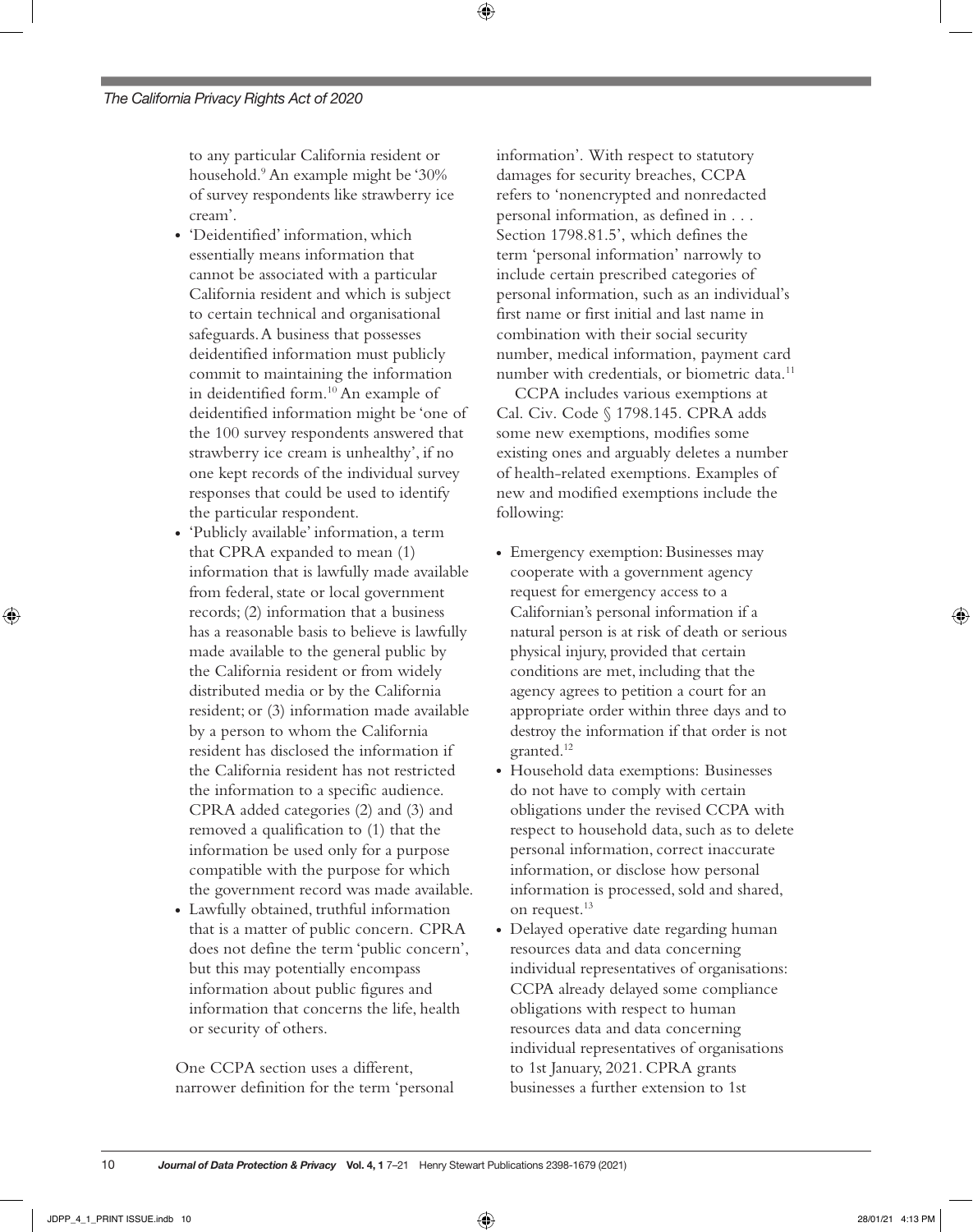January, 2023. In summary, businesses currently only have to provide 'notices at collection' to employees, workers and their emergency contacts and beneficiaries, and only have to comply with CCPA's data selling restrictions with respect to the personal information of individual representatives of organisations. All other CCPA obligations except those relating to statutory damages for privacy breaches currently do not apply to these categories of individuals in California. These exemptions were originally set to expire on 1st January, 2021, were extended to 1st January, 2022, by Assembly Bill 1281, and have now further been extended to 1st January, 2023, under CPRA.14

- Qualifying biomedical research studies exemption: CCPA currently does not apply to clinical trial data if certain requirements are met. CPRA expands this exemption by providing that the revised CCPA will not apply to personal information collected as part of a biomedical research study if certain requirements are met, such as that the study is conducted in accordance with certain prescribed medical research rules, and that participants' informed consent was obtained before their information is sold or shared.<sup>15</sup>
- Exemption regarding consumer reports and commercial credit reports: CCPA currently contains a narrow exemption regarding the sale of personal information to or from a consumer reporting agency that uses the personal information to generate a consumer report in accordance with the limitations of the Fair Credit Reporting Act (FCRA), a federal law that regulates how information may be collected, used and disclosed in the context of applications for credit, employment or insurance. The revised CCPA expands this exemption to other data processing activities and other entities that are regulated under FCRA. In addition, CPRA adds an exemption that limits

the rights of owners and managers of businesses to ask commercial credit reporting agencies to delete or stop selling or sharing their contact information, as long as the credit reporting agency only uses the personal information for certain prescribed purposes.16

⊕

- Regulated financial activities exemption: CCPA currently exempts personal information processed pursuant to the Gramm-Leach-Bliley Act and California Financial Information Privacy Act, privacy laws that generally apply to financial institutions in relation to products or services that are used primarily for personal, family or household purposes. CPRA adds to this exemption personal information processed subject to the Federal Farm Credit Act of 1971, which relates to the financing of farms and other entities on which farming operations are dependent.<sup>17</sup>
- Exemptions related to processing personal information to produce a physical item: The revised CCPA provides that the rights of deletion and to opt out of sales of personal information do not apply to a business's use, disclosure or sale of particular pieces of a California resident's personal information if the California resident consented to the business's use, disclosure or sale of that information to produce a physical item, as long as certain requirements are met such as that the business incurred significant expense in reliance on the California resident's consent. The law gives the example of a school yearbook — other examples might include billboard advertisements and physical magazines.18
- Vehicle repairs and recalls exemption: CPRA adds an exemption that limits California residents' rights to opt out of the selling and sharing of their personal information vis-à-vis new motor vehicle dealers and vehicle manufacturers in the context of effectuating a vehicle repair covered by a vehicle warranty or a recall.<sup>19</sup>

⊕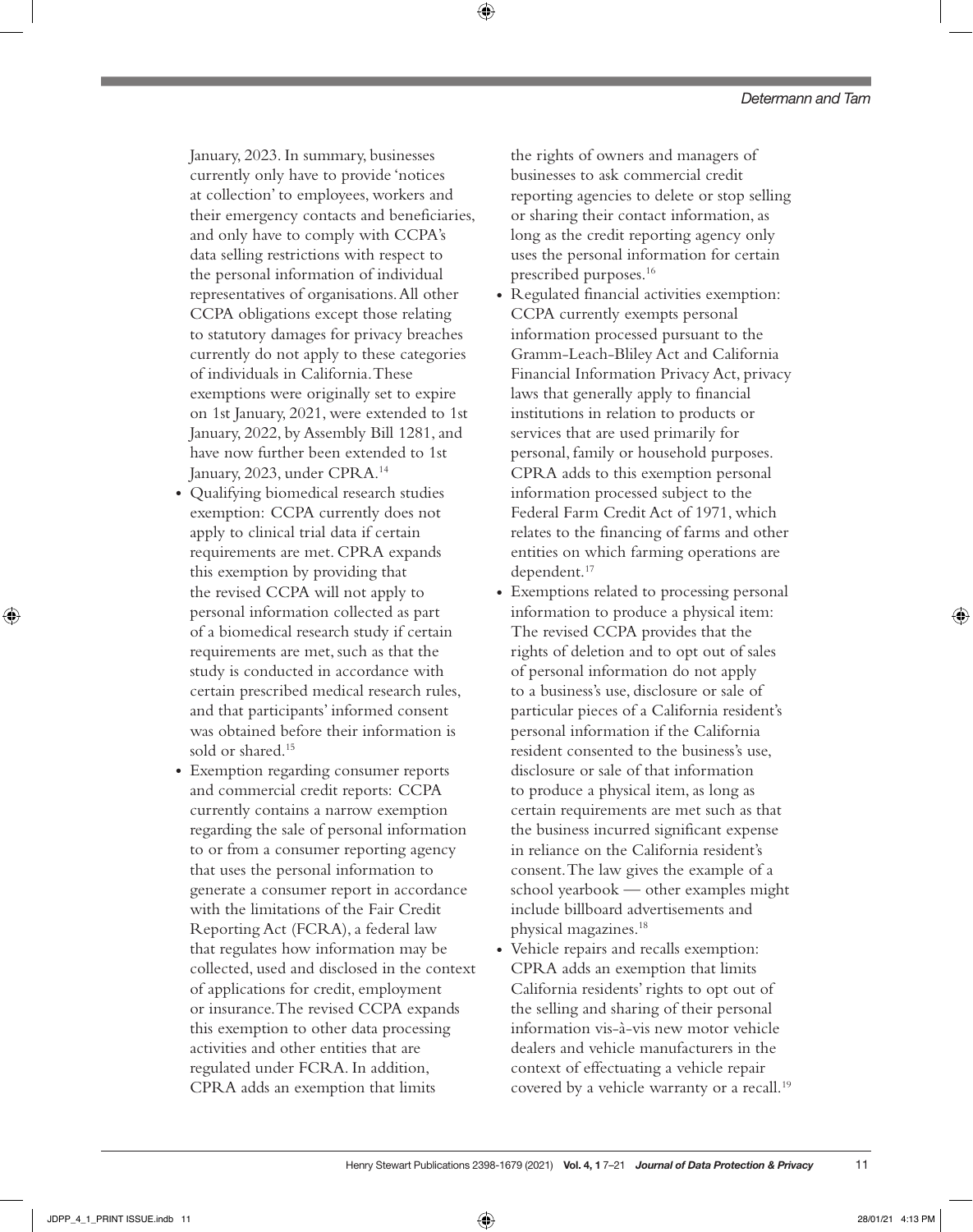- Exemptions related to the education industry: CPRA adds a couple of exemptions related to the education industry. First, the revised CCPA limits a California resident's right of deletion with respect to their grades and test scores that a business holds on behalf of a local educational agency at which the student is currently enrolled. Second, CPRA adds an exemption that limits California residents' rights to access their personal information in the context of education assessments where doing so would jeopardise the validity and reliability of that assessment.<sup>20</sup>
- Limitations of liability: A business that discloses California residents' personal information to a service provider, contractor or third party will not be held liable for their violation of the revised CCPA if the discloser entered into a written contract requiring the recipient to provide the same level of protection of the data subjects' rights under the statute as provided by the business, subject to certain exceptions.<sup>21</sup>

CPRA may have voided a number of health data-related exemptions that were passed into law in September 2020 under Assembly Bill 713. This bill was intended to clarify the interplay among CCPA and certain health-related laws and rules, including the federal Health Insurance Portability and Accountability Act (HIPAA) and its regulations. Assembly Bill 713 created exemptions relating to HIPAA business associates (ie entities that process protected health information on behalf of entities covered under HIPAA), personal information processed in regulated research studies, and patient information that was deidentified according to HIPAA's deidentification requirements. CPRA, however, states that it 'shall prevail over any conflicting legislation enacted after January 1, 2020' and that any conflicting legislation 'shall be null and void . . . regardless of the code in which it appears'.<sup>22</sup> The exemptions

created by Assembly Bill 713 may now be invalid, as they are not found in, and therefore may be conflicting with, CPRA.

⊕

CPRA also modifies some of the exemptions that businesses may rely on when responding to data subject requests. We discuss some of these amendments in greater detail in Part 3.

#### PART 2: WHO MUST COMPLY?

An entity anywhere around the world has to comply with the revised CCPA if it does business in California, operates for profit, determines the purposes and means of personal information processing and exceeds one of the following three thresholds: (1) as of 1st January of any given year, it had annual gross revenues of \$25mn in the preceding calendar year (as periodically adjusted by the California Attorney General to reflect Consumer Price Index increases); (2) it buys, sells or shares the personal information of 100,000 or more California residents or households; or (3) it derives 50 per cent or more of its annual revenues from selling or sharing California residents' personal information.23 An entity that meets these requirements constitutes a 'business' subject to the statute. Currently under CCPA, threshold (2) is also met if a business receives, for its commercial purposes, personal information of 50,000 or more California residents, households or devices. CPRA's deletion of 'devices' and references to 'commercial purposes', and increase of the threshold number from 50,000 to 100,000 or more, may remove some smaller businesses from the scope of the revised CCPA.

An entity is also subject to the revised CCPA if: (1) it owns or is owned by an entity that qualifies as a 'business' based on the requirements described previously; (2) it shares common branding (ie a shared name, servicemark or trademark) with that business such that the average California resident would understand that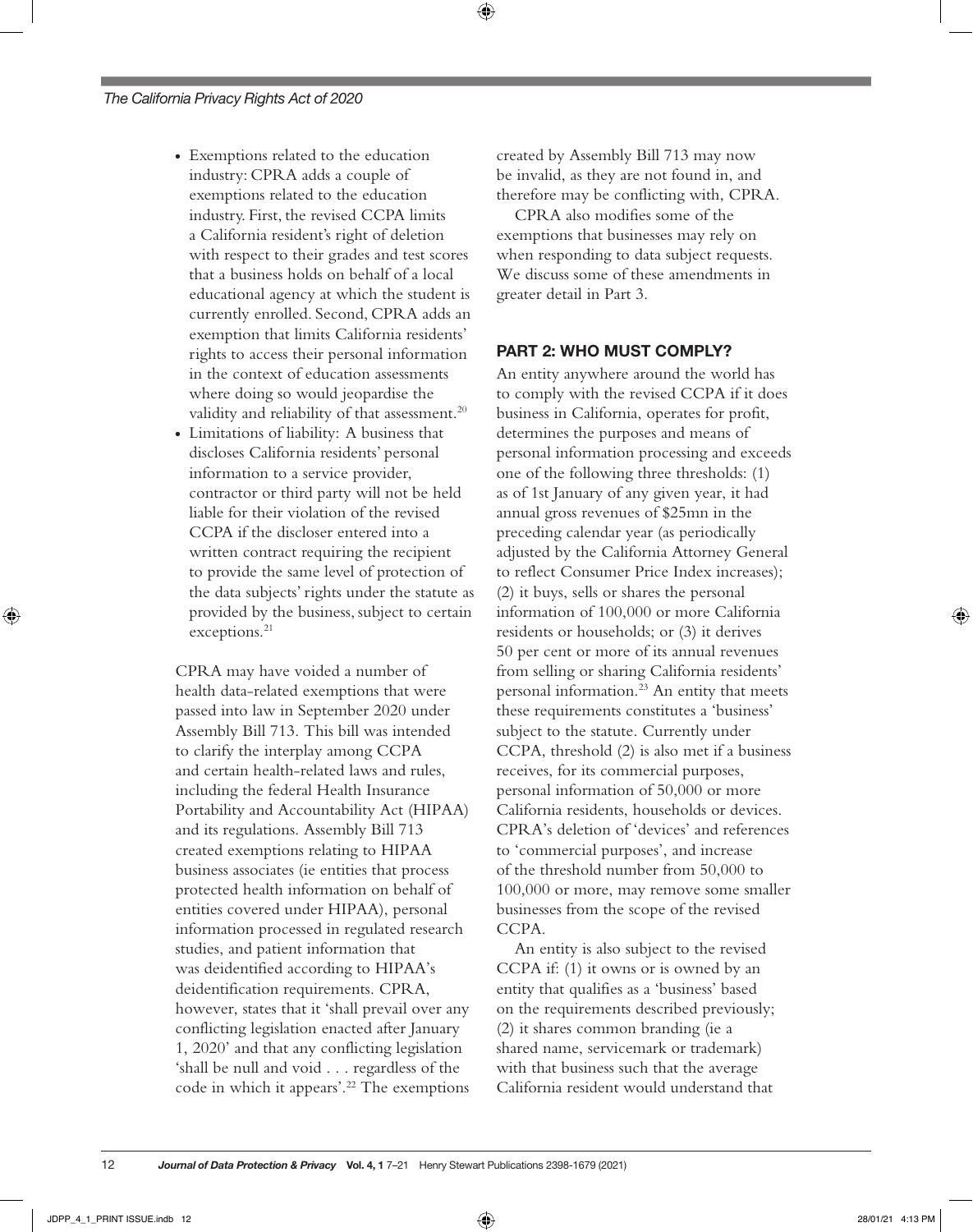the entities are commonly owned; and (3) it and the business share consumers' personal information. In light of the counterintuitively narrow definition of 'sharing', fewer foreign businesses will be subjected to the revised CCPA merely because of their affiliation to a subsidiary or parent company, which some groups will find advantageous. Others, however, may lament that they can no longer rely on qualifying as one business and share personal information more freely under CCPA, given that 'selling' requires a 'third party'.24

The bulk of affirmative obligations under the revised CCPA apply to 'businesses', as controllers are subject to most GDPR duties, but some of the requirements under the revised statute also apply to the following categories of entities:

- A 'service provider', which is a term found in the original CCPA and which refers to an entity that receives personal information from or on behalf of the business and processes it for a business purpose pursuant to a written contract that includes certain prescribed provisions.25
- A 'contractor', which is a new term added by CPRA, and which refers to an entity to whom a business makes available personal information for a business purpose pursuant to a written contract that includes certain prescribed provisions.<sup>26</sup> The additional term 'contractor' seems intended to broaden the scope of requirements that apply to entities that either directly receive personal information from a business or to whom personal information is indirectly made available. The requirements that apply to contractors and service providers are practically identical under the revised CCPA.
- A 'third party', which is a term found in the original CCPA and refers essentially to a different entity that receives personal information from a business, based on the way in which the term is employed in the legislation. Specifically, CPRA

amends the definition of 'third party' to mean 'a person who is not any of the following: (1) The business with whom the consumer [ie California resident] intentionally interacts and that collects personal information from the consumer as part of the consumer's current interaction with the business under [CCPA]; (2) A service provider to the business; or  $(3)$  A contractor'.<sup>27</sup>

#### PART 3: HOW TO COMPLY?

CPRA makes numerous changes and additions to the requirements under CCPA. The following is a description of some of the key compliance obligations that apply under the amended statute, grouped together thematically, followed by a high-level checklist that businesses may find helpful.

#### A. Key concepts

CPRA adds many new defined terms to CCPA, two of which are particularly relevant as background:

- 'Sensitive personal information' means certain prescribed categories of personal information about California residents, such as their social security, driver's license or passport numbers; financial account or payment card number in combination with relevant credentials; precise geolocation; racial or ethnic origin; religious or philosophical beliefs; the contents of their mail, e-mail and text messages, unless the business is the intended recipient of the communication; health, genetic and biometric data; and sexual orientation or sex life.<sup>28</sup> Note that the revised CCPA's definition of 'sensitive personal information' differs from GDPR's definition of 'special categories of personal data'.29
- 'Sharing' means disclosing a California resident's personal information by a business to a third party for cross-context behavioural advertising, whether or not for monetary or other valuable consideration.<sup>30</sup>

⊕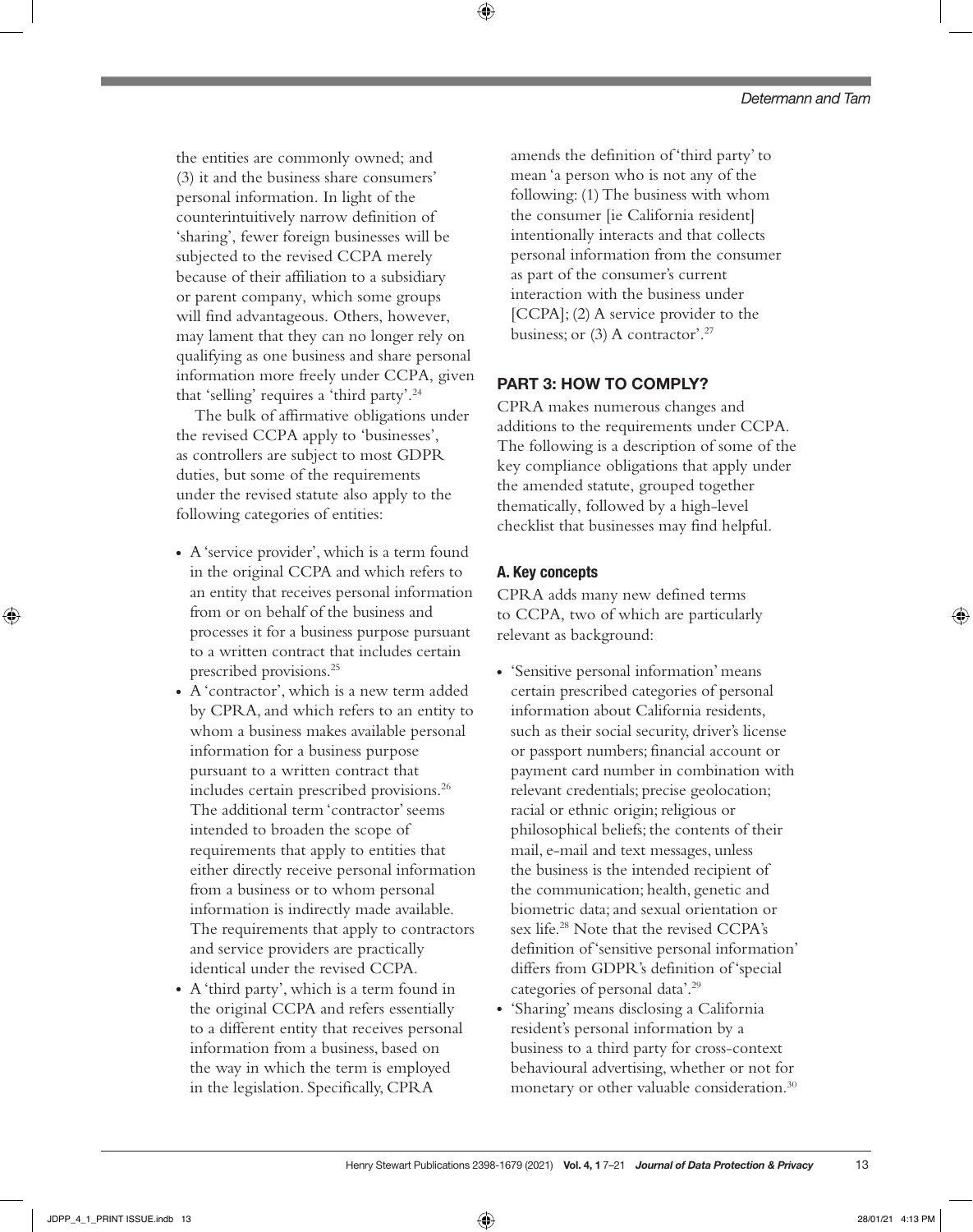CPRA retains the term 'selling' from the original CCPA, which is defined to mean disclosing a California resident's personal information by a business to a third party for monetary or other valuable consideration.<sup>31</sup> The new term 'sharing' makes clear that ad tech providers cannot easily assume the role of a service provider or contractor when assisting with cross-context behavioural advertising.32

⊕

#### B. Data subject rights

CCPA currently gives California residents certain data subject rights — ie rights to request that a business provide them with certain information or to take certain actions or refrain from taking certain actions with respect to their personal information, subject to certain exceptions. Broadly speaking, the revised CCPA gives California residents affirmative rights that are similar to the rights that GDPR gives data subjects in the European Economic Area (EEA), although there are differences in their respective scope and the exceptions that businesses may rely on to deny data subject requests. The following is a summary of key additions and changes that CPRA makes to CCPA:

• The 'right to know and access' is currently found in CCPA and entitles a California resident to (i) obtain certain details about what personal information the business has about the individual and how the business processes it and (ii) receive copies of the personal information in a format that allows the individual to transmit the information to another entity without hindrance. CPRA essentially preserves the scope of the right but will also require a business to provide details about the purposes for which it shares California residents' personal information and to whom. By default, the right only applies to the personal information that the business collected during the 12-month period preceding the business's receipt

of the data subject's verifiable request. But California residents will be able to exercise the right to know with respect to a period of any length (as long as the period begins no earlier than 1st January, 2022), unless doing so 'proves impossible or would involve a disproportionate effort', once the California Privacy Protection Agency adopts regulations regarding what 'impossible' or 'disproportionate effort' mean.<sup>33</sup>

- The 'right to deletion' is currently found in CCPA and entitles a California resident to direct a business to delete any personal information about the individual that the business collected from them. CPRA amends some of the exceptions that businesses may rely on to deny a request to delete. For example, the revised CCPA includes an exception that allows businesses to retain personal information 'to ensure security and integrity to the extent the use of the [California resident's] personal information is reasonably necessary and proportionate for those purposes'. CPRA defines the new term 'security and integrity' to mean the ability, among other things, to resist malicious, deceptive, fraudulent or illegal actions and help prosecute those responsible for such actions. A business that receives a request to delete personal information will have to notify its service providers and contractors to delete the information from their records, and these service providers and contractors are required, in turn, to notify the service providers, contractors and third parties to whom they disclosed the personal information to do the same. These obligations are subject to exceptions where discharging them would prove impossible and involve disproportionate effort.<sup>34</sup>
- The 'right to correct inaccurate personal information' is a new right under the revised CCPA. A business that receives a request to correct will be required to use commercially reasonable efforts to correct the inaccurate personal information. The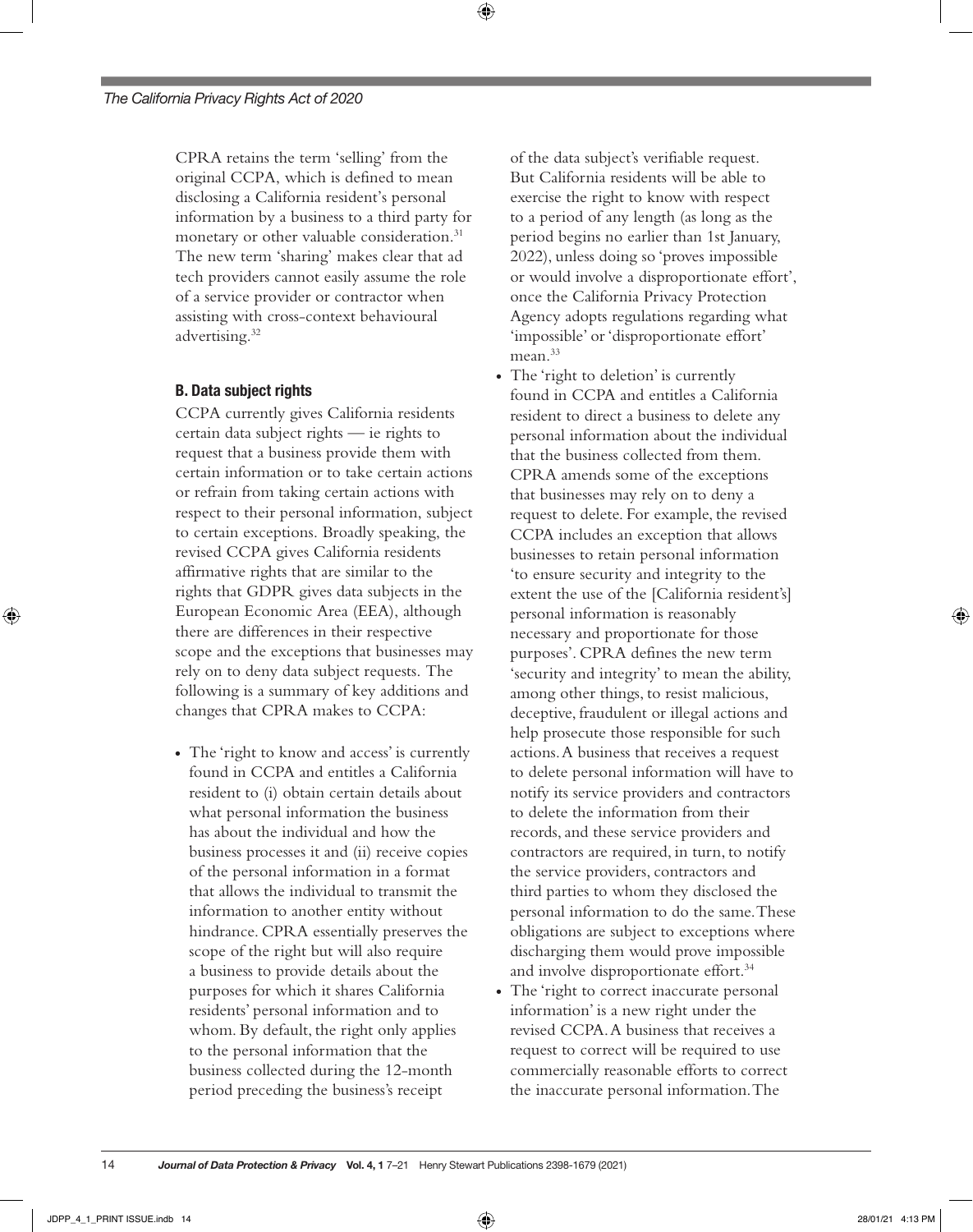California Privacy Protection Agency's regulations will establish additional rules related to responding to such requests, including how concerns regarding the accuracy of the information may be resolved.35

⊕

- The 'right to opt out of sale or sharing' is currently found in CCPA regarding a business's sales of a California resident's personal information, and CPRA expands the right so that it also applies to a business's sharing of a California resident's personal information. Businesses that wish to sell or share the personal information of a California resident who is between 13 and 15 years of age, however, must obtain the individual's affirmative authorisation (ie opt-in consent), and businesses that wish to sell or share the personal information of a California resident who is 12 years or under require the affirmative authorisation of the individual's parent or guardian. Businesses that sell and share personal information must enable California residents to opt out of such disclosures either by posting an online link with the prescribed words 'Do Not Sell or Share My Personal Information' or acting on opt-out preference signals transmitted by the data subject via a platform, technology or other mechanism to be defined by regulation. CPRA adds a provision requiring a court or the California Privacy Protection Agency to disregard anti-avoidance steps that a business took to purposely avoid the definition of sell or share.<sup>36</sup> Currently, businesses that sell personal information about California residents with whom they have no direct relationship must also register with the California Attorney General's Office;<sup>37</sup> CPRA does not impact this requirement.
- The 'right to limit use and disclosure of sensitive personal information' is a new right under the revised CCPA which entitles a California resident to direct a business to limit its use of their sensitive

information to: (1) uses necessary to perform the services or provide the goods reasonably expected by an average California resident who requests such goods or services; (2) certain operational purposes such as to 'help ensure security and integrity' if certain requirements are met, and 'to improve, upgrade, or enhance the service or device' that the business owns, manufactured or controls; and (3) as authorised by the California Privacy Protection Agency's regulations. Businesses that use sensitive personal information for any other purposes must enable California residents to exercise this right either by posting an online link with the prescribed words 'Limit the Use of My Sensitive Personal Information' or acting on opt-out preference signals transmitted by the data subject via a platform, technology or other mechanism to be defined by regulation. A business may combine its online optout links related to selling, sharing and processing sensitive personal information into a single link that enables opt-outs of all such activities.38

● 'Rights relating to a business's use of automated decision-making technology' are new rights contemplated by the revised CCPA. The California Privacy Protection Agency's regulations are to govern 'access and opt-out rights with respect to businesses' use of automated decisionmaking technology, including 'profiling' and requiring businesses' response to access requests to include meaningful information about the logic involved in such decision-making processes, as well as a description of the likely outcome of the process with respect to the consumer'. CPRA defines 'profiling' to include any form of automated processing of personal information to evaluate a natural person's personal aspects, including to analyse or predict their performance at work, economic situation, health, personal preferences, interests, reliability, behaviour, location or movements.<sup>39</sup>

⊕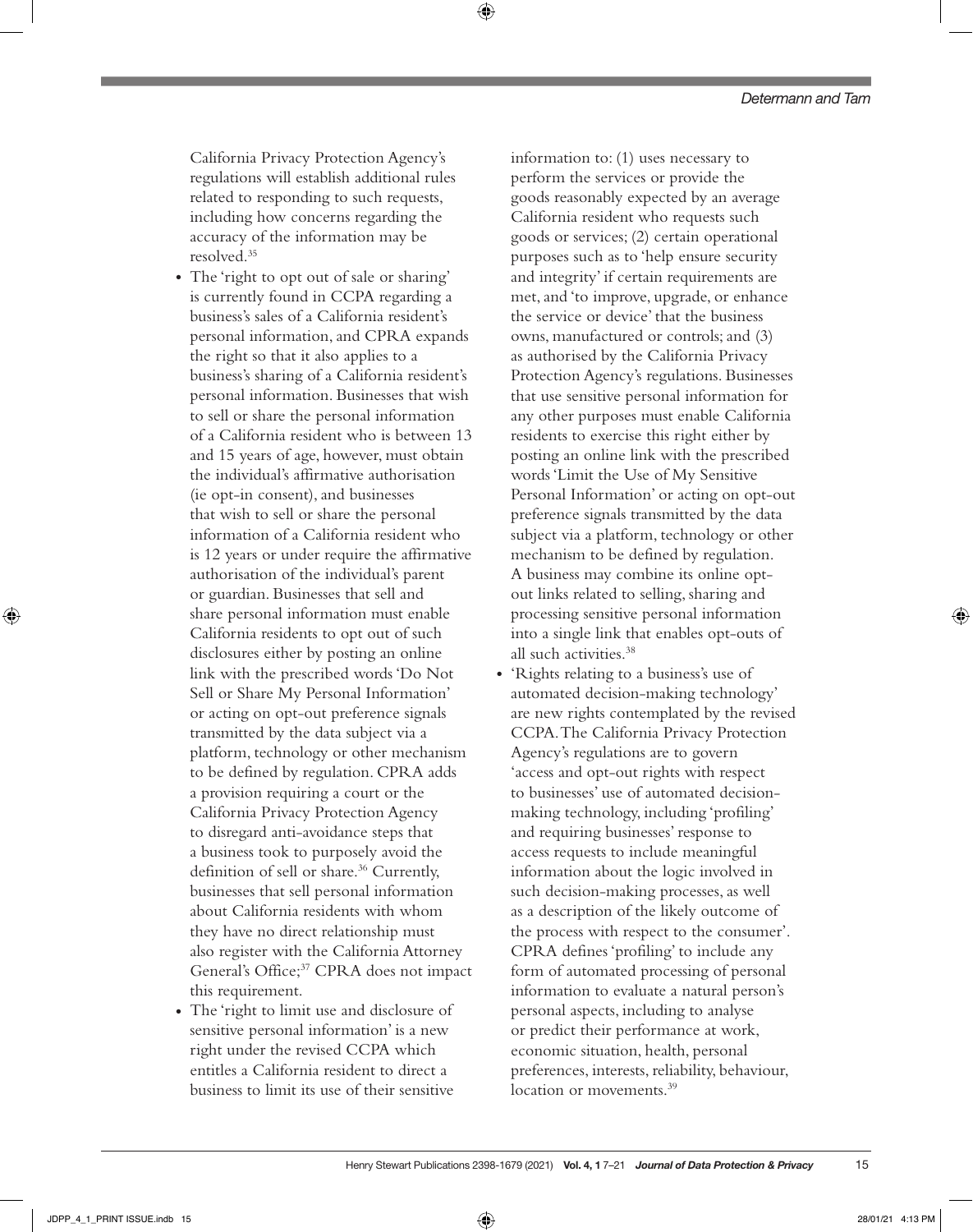- The 'right of no retaliation following exercise of CCPA rights' is currently found in CCPA and essentially prohibits a business from denying goods or services to a California resident or charging them different prices because they exercised their CCPA rights, unless they run a compliant financial incentive programme. A financial incentive programme is one in which the business offers a financial incentive to California residents as compensation for the collection, sale or retention (and now sharing) of their personal information. The financial incentive has to be reasonably related to the value to the business of the California resident's personal information and a business must obtain the California resident's prior opt-in consent before entering them into the financial incentive programme. CPRA also clarifies that the right of no retaliation means that businesses may not retaliate against employees, job applicants or independent contractors for exercising their CCPA rights, and that the above requirements apply to loyalty, rewards, premium features, discounts and club card programmes.<sup>40</sup>
- Timeline. CPRA preserves the 45-day timeline (with the ability to extend by another 45 days where necessary) for responding to verifiable requests to know, access and delete, and applies this timeline to requests to correct inaccurate personal information.41 The Office of the California Attorney General's CCPA regulations currently require businesses to respond to requests to opt out of sales as soon as feasibly possible but no later than 15 business days from the date the business receives the request.<sup>42</sup> It remains to be seen whether the California Privacy Protection Agency's regulations will also use this timeline with respect to responding to requests to opt out of sharing and limit the use or disclosure of sensitive personal information. CPRA continues

to contemplate that California residents may designate an authorised representative to exercise their rights on their behalf. A business is required to train the individuals responsible for handling the data subject requests it receives of the business's requirements under the revised CCPA.43

⊕

- Exemptions. CPRA adds some exemptions that may impact a business' obligations in the context of responding to data subject rights. For example, the revised CCPA states that it must not be construed to require a business, service provider or contractor to: (1) reidentify or otherwise link information that, in the ordinary course of business, is not maintained in a manner that would be considered personal information; (2) retain any personal information about a California resident if they would not retain it in the ordinary course of business; or (3) maintain information in identifiable or linkable form or obtain any data or technology to be capable of linking or associating a verifiable consumer request with personal information.44
- 'Service providers and contractors' have to assist businesses in connection with responding to certain data subject requests<sup>45</sup> but generally do not have to respond to certain data subject right requests in their role as service providers or contractors.46

#### C. Privacy disclosures

CCPA currently requires businesses to issue up to four types of privacy notices to California residents and prescribes what must be included in each and how they must be furnished to California residents. CPRA expands the types of disclosures that these notices must include and adds requirements regarding how they must be provided to California residents.

● 'Notice at collection': Before or at the point at which a business collects personal information from a California resident, it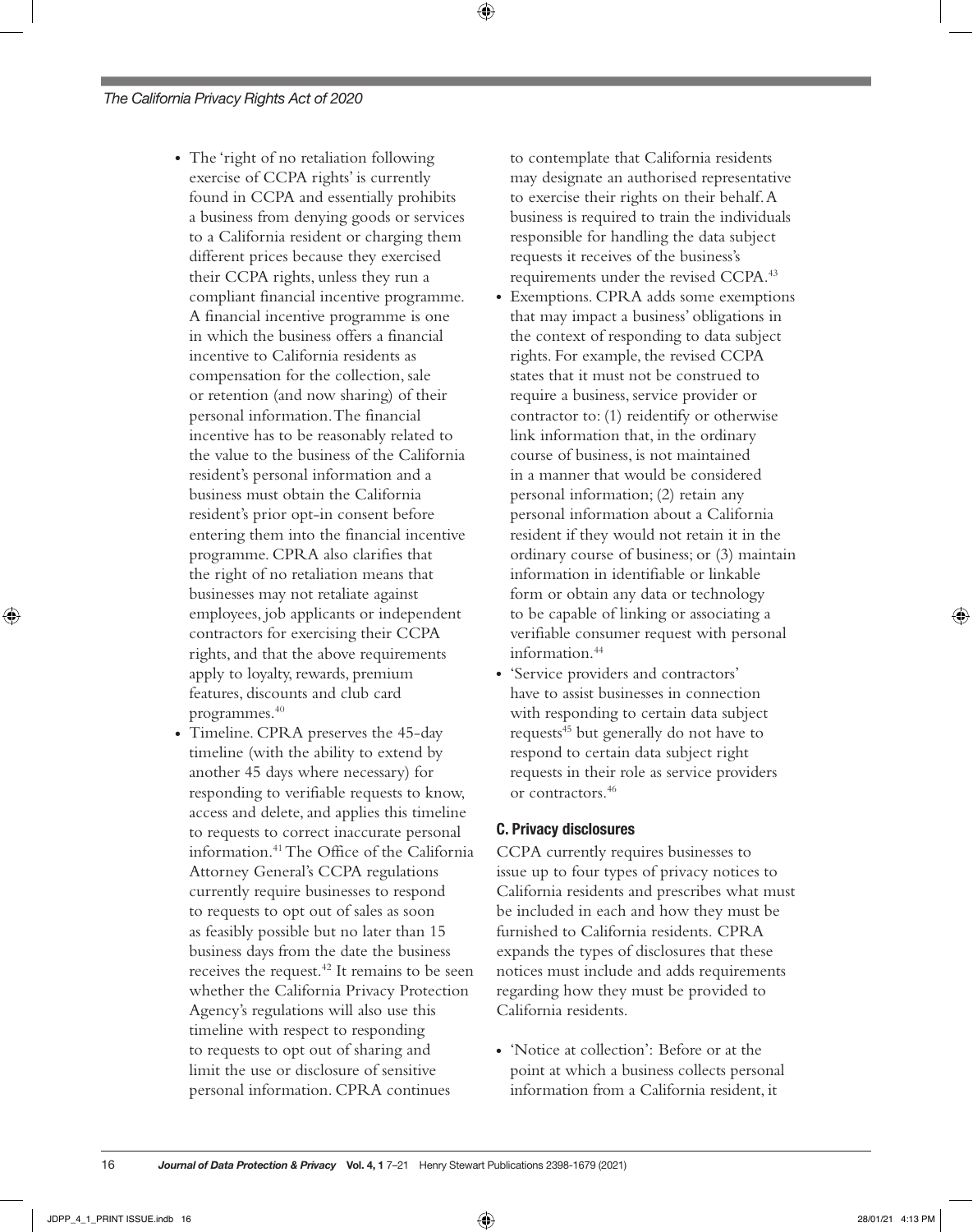must provide a privacy notice explaining what types of personal information it collects and the purposes of collection. CPRA will require notices at collection to include additional details, such as regarding its selling and sharing of personal information, its processing of sensitive personal information and how long it retains personal information.47 CPRA also includes new provisions establishing how a business may furnish a notice at collection to a California resident if the individual does not directly interact with the business.48 Although most CPRA provisions will become operative from 1st January, 2023, a specific requirement appears to require businesses to issue CPRA-compliant notices at collection to their job applicants, employees and other workers already as of 16th December, 2020.49

- 'Privacy policy': CCPA currently requires businesses to publish a comprehensive privacy policy that describes its online and offline practices regarding the collection, use, disclosure and sale of personal information and the rights that California residents have regarding their personal information. CPRA will require privacy policies to include additional disclosures about California residents' new rights under the revised CCPA and details about how they share California residents' personal information for cross-contextual behavioural advertising.<sup>50</sup>
- 'Notice of right to opt out': CCPA currently requires a business that sells California residents' personal information to provide a notice informing California residents of their right to direct the business to stop selling their personal information. CPRA expands this requirement to also apply to businesses that share personal information and to cover their sharing of personal information.<sup>51</sup>
- 'Notice of financial incentive': A business that offers financial incentives to California residents to collect, retain or sell their

personal information must provide a notice explaining the material terms of the financial incentive programme and how the business arrived at the value of the financial incentive.52 CPRA does not expressly amend the required contents of a notice of financial incentive.

#### D. Data transfer and processing terms

⊕

CPRA introduces terms that businesses must $53$  or should $54$  include in their contracts with business partners and vendors. A business should update its contracts so as to position as many of its vendors as 'service providers' or 'contractors', as defined under the revised CCPA, as possible. Otherwise, the business has to prepare for the likely scenario that Californians can effectively prohibit the business from using its vendors but remain entitled to the same service due to the revised CCPA's anti-discrimination provisions. Giving effect to such requests would likely be extremely burdensome or cost-prohibitive in many instances, such as where the business relies on cloud storage vendors, Software-as-a-Service providers, payroll service vendors and outsourcing service providers for essential business functions. Therefore, businesses are greatly incentivised, if not compelled, to include certain prescribed provisions in vendor agreements.

#### E. Proportionality and purpose limitation

CPRA generally requires that a business's collection, use, retention and sharing of a consumer's personal information be reasonably necessary and proportionate to achieve the purposes for which the personal information was collected or processed, or for another disclosed purpose compatible with the context in which it was collected.<sup>55</sup> The revised CCPA also generally prohibits a business from collecting categories of personal information not listed in its notice at collection or using personal information for purposes that are incompatible with the

⊕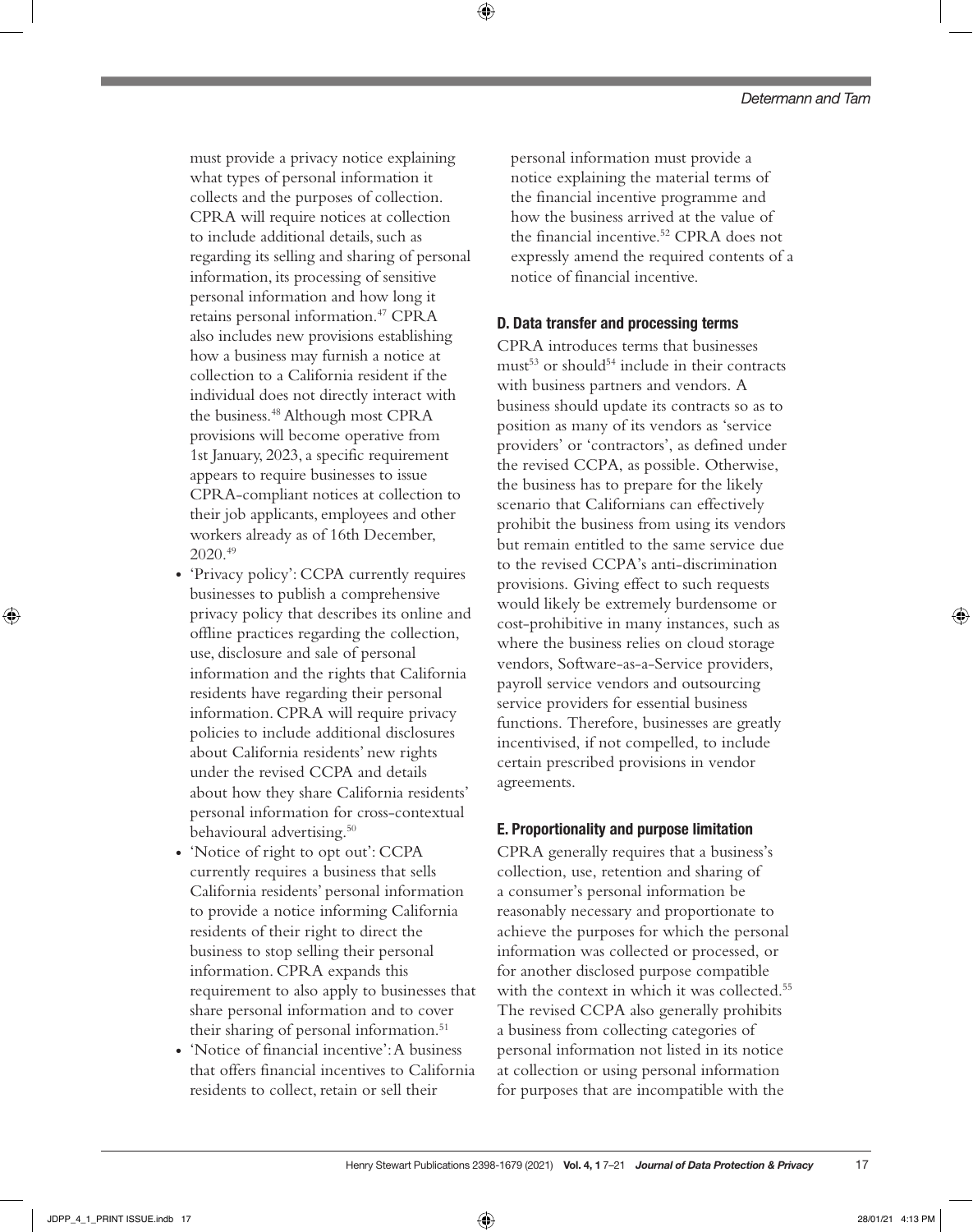purposes set forth in the notice at collection, without providing the individual with a new notice at collection. CPRA also prohibits businesses from retaining consumers' personal information for each disclosed purpose for which the personal information was collected for longer than is reasonably necessary for that disclosed purpose.56

#### F. Data security breaches

CCPA currently entitles a California resident to recover statutory damages of between \$100 and \$750 or actual damages, if greater, from a business whose failure to implement reasonable and appropriate security procedures and practices caused the unauthorised access and exfiltration, theft or disclosure of certain prescribed categories of personal information about the California resident in a non-encrypted and non-redacted format.57 These prescribed categories of personal information include, for instance, their first name or first initial and last name in combination with their social security number, medical information, payment card number with credentials, or biometric data. CPRA adds to this list of prescribed categories of personal information a California resident's e-mail address in combination with a password or security question and answer that would permit access to the account, a category that was already covered in California's data security breach notification law since 2016<sup>58</sup> and may have been inadvertently missed in CCPA. The revised CCPA expressly requires businesses to implement reasonable security procedures and practices, duplicating existing requirements<sup>59</sup> and contemplates further security-related regulations.<sup>60</sup>

#### G. Requirements on businesses whose processing presents significant risk

CPRA contemplates that special requirements shall apply to businesses whose processing of California residents' personal information presents significant risk to their

privacy or security. In particular, CPRA tasks the California Privacy Protection Agency with issuing regulations that require such businesses to (1) perform a thorough and independent cybersecurity audit on an annual basis and (2) submit a risk assessment with respect to their processing of personal information to the California Privacy Protection Agency on a regular basis. CPRA contemplates that the assessment must take into account whether the processing involves sensitive personal information and identify and weigh the risks and benefits resulting from the processing.<sup>61</sup>

#### H. Record-keeping

The Office of the California Attorney General's CCPA regulations currently require businesses to maintain records of how they responded to CCPA requests for at least 24 months.<sup>62</sup> CPRA adds a provision to the statute permitting businesses to maintain a confidential record of deletion requests solely for the purpose of preventing the personal information from being sold, for compliance with laws, or for other purposes that the revised CCPA permits.<sup>63</sup> In addition, the California Privacy Protection Agency is responsible for issuing regulations 'specifying record keeping requirements for businesses to ensure compliance with' the amended CCPA.64

#### I. Compliance checklist

The following are steps that entities doing business in California should consider taking to prepare for the implementation of CPRA:

- 1. Take stock of current and anticipated processing activities, such as through a data inventorying or data mapping exercise.
- 2. Consider making strategic changes to business activities to reduce compliance obligations. Because the revised CCPA

18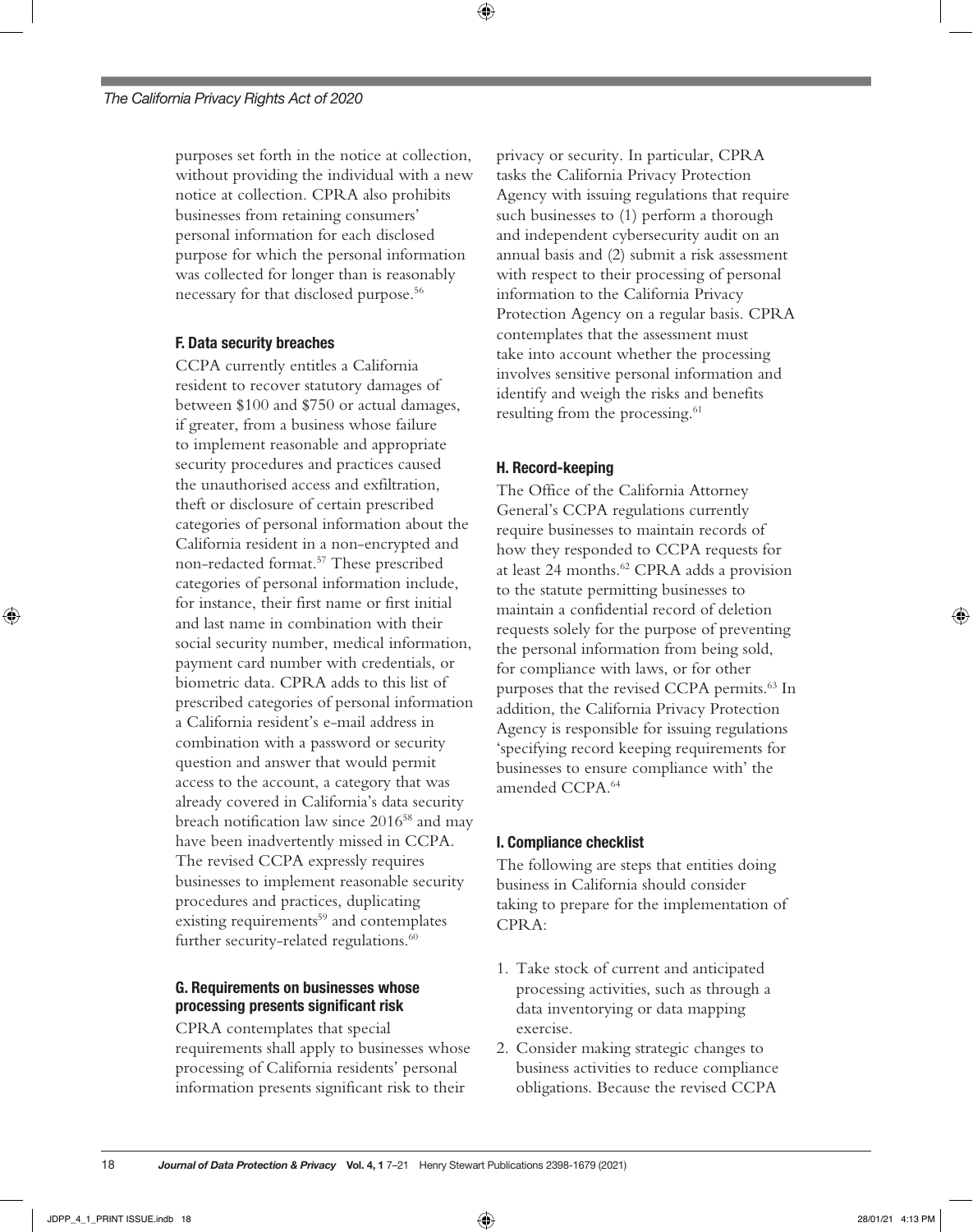restricts selling and sharing personal information, and using and disclosing sensitive personal information, entities may benefit from concerted efforts to avoid engaging in these activities. Also, businesses should consider relocating or deploying cutting-edge technology development to jurisdictions other than California or the European Economic Area where the amended CCPA and GDPR present insurmountable obstacles for the acquisition or sale of datasets for machine learning or autonomous driving technology development, block chains, analytics and precision medicine.<sup>65</sup>

- 3. Revise data sharing and processing agreements, including intercompany agreements.
- 4. Update data subject request protocols and procedures, including with respect to the rights: (1) to know and access; (2) to deletion; (3) to correct inaccurate personal information; (4) to opt out of sale; (5) to opt out of sharing; (6) to limit processing of sensitive personal information; (7) to use of automated decision-making technology; and (8) to no retaliation following exercise of CCPA rights.
- 5. Review financial incentives offered in exchange for the collection, selling, sharing and retention of personal information, such as in relation to loyalty, rewards, premium features, discounts or club card programmes.
- 6. Prepare for data minimisation, proportionality and purpose limitation requirements.
- 7. Update notices, including (1) notices at collection; (2) privacy policy; (3) notices of rights to opt out of selling, sharing and certain processing of sensitive personal information; and (4) notices of financial incentives.
- 8. Prepare for requirements regarding automated decision-making technology.
- 9. Upgrade and document security measures.

10. Keep up to date. The California Privacy Protection Agency is required to adopt regulations implementing CPRA by 1st July, 2022, and is tasked with providing guidance to California residents and businesses regarding the substance of the revised CCPA.

#### PART 4: SANCTIONS AND REMEDIES

Civil and administrative enforcement of the CPRA's additions and amendments to CCPA may only commence on or after 1st July, 2023.66 CPRA establishes the California Privacy Protection Agency as the public agency responsible for implementing and enforcing the revised CCPA. The agency will be able to audit businesses' compliance of its own initiative or respond to third-party complaints of any person and will have a variety of powers to investigate possible violations of the revised CCPA, including to subpoena witnesses and compel the production of material books and records.67 The agency must give parties a 30-day notice of violation before initiating an administrative hearing and must conduct an administrative hearing in accordance with the Administrative Procedure Act before determining whether a violation occurred.<sup>68</sup> The agency will have the authority to issue a cease-and-desist orders and order entities to pay an administrative fine of up to \$2,500 for each violation or up to \$7,500 for each intentional violation and each violation involving the personal information of minors.69 The revised CCPA establishes a five-year limitation period for administrative actions.70 Penalties paid by businesses are to be deposited in a Consumer Privacy Fund earmarked to offset government enforcement costs and support privacy education and activism.

CCPA currently establishes a private right of action for California residents affected by a security breach, as described in Part 3(F) earlier but does not create any other private rights of action, and expressly states that

⊕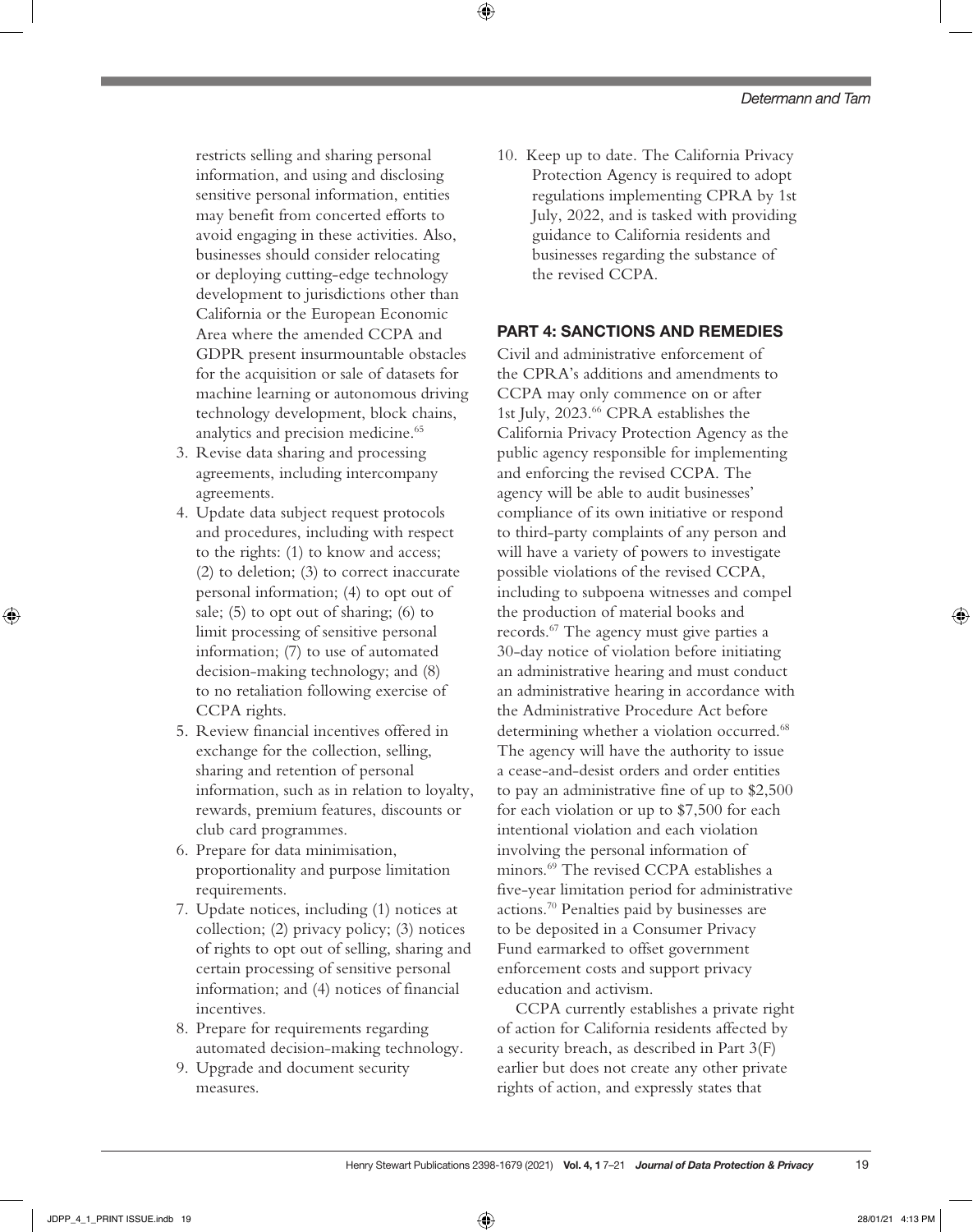'[n]othing in this title shall be interpreted to serve as the basis for a private right of action under any other law'.71 This has not prevented private plaintiffs from instituting proceedings seeking remedies for CCPA violations,72 and it remains to be seen whether courts accept such claims. CPRA maintains the private right of action relating to security breaches originally found in CCPA but does not expressly establish new private rights of action.

#### AUTHORS' NOTE

The authors practice law at Baker McKenzie's San Francisco office. This paper reflects the authors' opinions, not their firm's or clients'.

© Lothar Determann, 2020

#### References and Notes

- 1. 'California privacy rights ballot initiative: businesses, watch this space', *The Recorder*, 22nd May, 2020, available at: [https://www.law.com/](https://www.law.com/therecorder/2020/05/22/california-privacy-rights-ballot-initiative-businesses-watch-this-space/) [therecorder/2020/05/22/california-privacy-rights](https://www.law.com/therecorder/2020/05/22/california-privacy-rights-ballot-initiative-businesses-watch-this-space/)[ballot-initiative-businesses-watch-this-space/](https://www.law.com/therecorder/2020/05/22/california-privacy-rights-ballot-initiative-businesses-watch-this-space/) (accessed 9th January, 2021). For a summary of CCPA prior to amendments made by CPRA, see, eg, Determann, L. 'New California Law against data sharing – the California Consumer Privacy Act of 2018, broad data and business regulation', *Computer und Recht international,* 2018, p. 117, available at: [https://www.degruyter.com/view/journals/](https://www.degruyter.com/view/journals/cri/19/4/article-p117.xml?language=de) [cri/19/4/article-p117.xml?language=de](https://www.degruyter.com/view/journals/cri/19/4/article-p117.xml?language=de), (accessed 9th January, 2021) and Determann, L. (2018) 'New California Law against data sharing', *The Computer & Internet Lawyer*, Vol. 353, No. 10, October 2018.
- 2. Schwartz, P. (2009) 'Preemption and privacy', *Yale Law Journal*, Vol. 118, pp. 916–922; Determann, L. (2020) 'Determann's Field Guide to Data Privacy Law', Fourth ed., International Corporate Compliance, Edward Elgar Publishing Limited, The Lypiatts, 15 Lansdown Road, Cheltenham, Glos GL50 2JA, UK.
- Determann, L. (2020) 'California Privacy Law Practical Guide and Commentary, U.S. Federal and California Law,' Fourth ed., International Association of Privacy Professionals, Chapter 2 (A-Z), Pease International Tradeport, 75 Rochester Ave., Suite 4, Portsmouth, NH 03801, USA.
- 4. For example, the term 'personal information' includes not only data pertaining to individuals but also 'households', and the data access right is subject to limited exceptions.

*Journal of Data Protection & Privacy* Vol. 4, 1 7–21 Henry Stewart Publications 2398-1679 (2021)

- 5. Revised Cal. Civ. Code § 1798.140(i).
- 6. *Ibid*., § 1798.140(q).
- Determann, L. and Gupta, C. (2018) 'Impact of the California Consumer Privacy Act on employers', *Bloomberg BNA Privacy Watch*, 27th July, 2018, available at: [https://news.bloomberglaw.com/](https://news.bloomberglaw.com/privacy-and-data-security/insight-impact-of-the-california-consumer-privacy-act-on-employers) [privacy-and-data-security/insight-impact-of-the](https://news.bloomberglaw.com/privacy-and-data-security/insight-impact-of-the-california-consumer-privacy-act-on-employers)[california-consumer-privacy-act-on-employers](https://news.bloomberglaw.com/privacy-and-data-security/insight-impact-of-the-california-consumer-privacy-act-on-employers) (accessed 30th December, 2020).
- 8. Revised Cal. Civ. Code § 1798.140(v).
- 9. *Ibid*., § 1798.140(b).
- 10. *Ibid*., § 1798.140(m).

⊕

- 11. *Ibid*., § 1798.150.
- 12. *Ibid*., § 1798.145(a)(4).
- 13. *Ibid*., § 1798.145(p).
- 14. *Ibid*., § 1798.145(m) and (n).
- 15. *Ibid*., § 1798.145(c)(1)(C).
- 16. *Ibid*., § 1798.145(d) and (o). 17. *Ibid*., § 1798.145(e).
- 18. *Ibid*., § 1798.145(r).
- 
- 19. *Ibid*., § 1798.145(g).
- 20. *Ibid*., § 1798.145(q). 21. Revised Cal. Civ. Code § 1798.145(i).
- 22. CPRA, Section 25(d).
- 
- 23. Revised Cal. Civ. Code § 1798.140(d). 24. Determann, L. 'California Privacy Law – Practical
- Guide and Commentary, U.S. Federal and California Law', at 2.18, but see de la Torre, L. (2020) 'What is a business under CPRA?' *Medium*, 19th November, 2020, available at: [https://medium.com/golden](https://medium.com/golden-data/what-is-a-business-under-cpra-41794347370b)[data/what-is-a-business-under-cpra-41794347370b](https://medium.com/golden-data/what-is-a-business-under-cpra-41794347370b) (accessed 30th December, 2020).
- 25. Revised Cal. Civ. Code § 1798.140(ag).
- 26. *Ibid*., § 1798.140(j).
- 27. *Ibid*., § 1798.140(ai).
- 28. *Ibid*., § 1798.140(ae).
- 29. EU General Data Protection Regulation, 2016/679, Article 9(1).
- 30. Revised Cal. Civ. Code § 1798.140(ah).
- 31. *Ibid*., § 1798.140(ad).
- 32. Freund, L. (2020) 'Agencies, brands and publishers beware: a service provider approach to CCPA is risky', AdExchanger, 21st October, 2020, available at: [https://www.adexchanger.com/data-driven](https://www.adexchanger.com/data-driven-thinking/agencies-brands-and-publishers-beware-a-service-provider-approach-to-ccpa-is-risky/)[thinking/agencies-brands-and-publishers-beware](https://www.adexchanger.com/data-driven-thinking/agencies-brands-and-publishers-beware-a-service-provider-approach-to-ccpa-is-risky/)[a-service-provider-approach-to-ccpa-is-risky/](https://www.adexchanger.com/data-driven-thinking/agencies-brands-and-publishers-beware-a-service-provider-approach-to-ccpa-is-risky/) (accessed 30th December, 2020).
- 33. Revised Cal. Civ. Code §§ 1798.110, 1798.115 and 1798.130.
- 34. *Ibid*., §§ 1798.105 and 1798.130.
- 35. *Ibid*., §§ 1798.106 and 1798.130.
- 36. *Ibid*., §§ 1798.120, 1798.130, 1798.135 and 1798.190.
- 37. Determann, L. (2020) 'California data broker registrations: who made the list on Jan. 31?', *IAPP Privacy Advisor*, 11th February, 2020, available at: [https://iapp.org/news/a/california-data-broker](https://iapp.org/news/a/california-data-broker-registrations-who-made-the-list-on-jan-31/)[registrations-who-made-the-list-on-jan-31/](https://iapp.org/news/a/california-data-broker-registrations-who-made-the-list-on-jan-31/) (accessed 30th December, 2020).
- 38. Revised Cal. Civ. Code §§ 1798.121 and 1798.135.
- 39. *Ibid*., §§ 1798.140(z) and 1798.185(a)(16).
- 40. *Ibid*., § 1798.125.
- 41. *Ibid*., § 1798.130(a)(2).
- 42. California Consumer Privacy Act Regulations ('CCPA Regulations'), § 999.315(e).

20